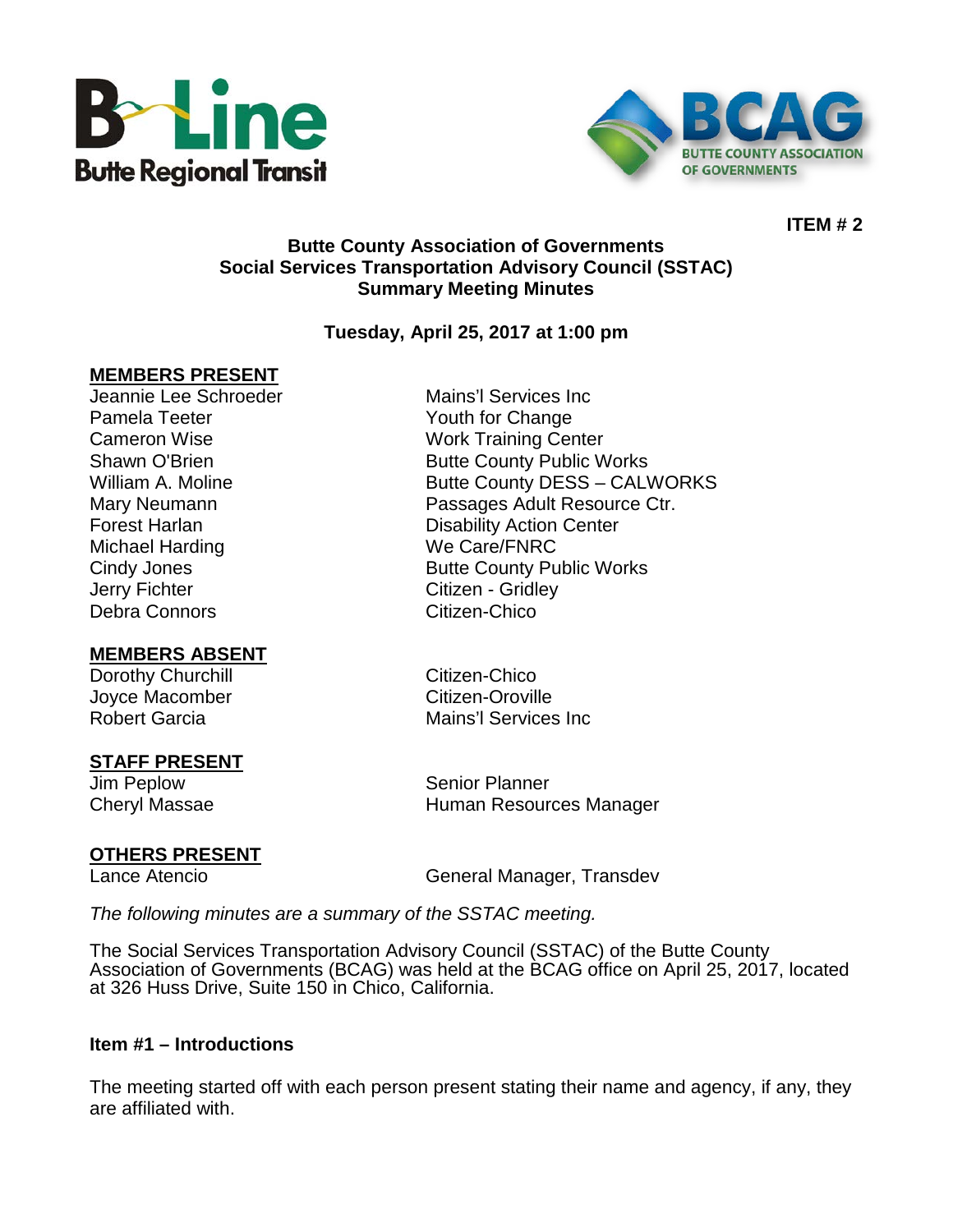### **Item #2 – SSTAC Minutes – February 10, 2016 Minutes**

Councilmember Schroeder mentioned that at the February 10, 2016 meeting, she made the comment that providing landmarks on the bus schedule would help determine where stops are in Paradise, especially on Clark and Pearson Roads. When she trains bus guides, it is hard to tell where the stops are. On motion by Councilmember Harlen, with the inclusion of Councilmember Schroeder's comments, seconded by Councilmember Teeter, the Minutes were unanimously approved. The Minutes were changed to include Councilmember Schroeder's comments.

## **Item #3 – Unmet Transit Needs Assessment and Findings for FY 2017/18**

Staff explained the Unmet Transit Needs annual process and stated that public comments are taken throughout the year. The public meetings scheduled in Oroville and Gridley were cancelled due to the evacuation during the Oroville Dam incident. Although there are unmet transit needs, there were no unmet transit needs that were found under definition to be reasonable to meet. Therefore, no findings were made.

Bus service to the Chico Airport has been a frequent request, however, it is not considered an unmet need. Staff explained that through a grant that BCAG has obtained, there is now service to the airport Staff informed the Council that

Councilmember Schroeder asked how the UTN meetings are advertised to get more of the riders in attendance for next year. Staff stated that comments are taken all throughout the year via telephone, email, comment cards or attending meetings. Meetings are advertised through the local newspapers, on the buses and at the transit centers.

Councilmember Neumann asked about bus service to the Senior Nutrition Program. Staff cannot at this time consider it an unmet need because under TDA definition, it is within a  $\mathcal{U}$ mile of a bus stop. Staff will look at the times of classes offered at CARD and see if a route could be feasible.

Councilmember Moline asked about changing the definition of an unmet need and reasonable to meet? Staff responded, that it still wouldn't change the ¼ mile requirement.

Councilmember Teeter asked how to let people understand better what an unmet need is versus a general request regarding routes. Staff replied that if the service is not already implemented, say an earlier route is needed, then that is the type of service that upon evaluation for enough ridership, would qualify as an unmet transit need that is reasonable to meet.

Staff explained when new routes are evaluated, the amount of ridership is looked at and if there would be enough farebox recovered to justify the route.

Staff is looking at getting grant money to get bus service to the Chico Airport. If the ridership is enough after two or three years, the route will become a regular route. Surveys were conducted with the employers at the Chico Airport to find out what time people would use it.